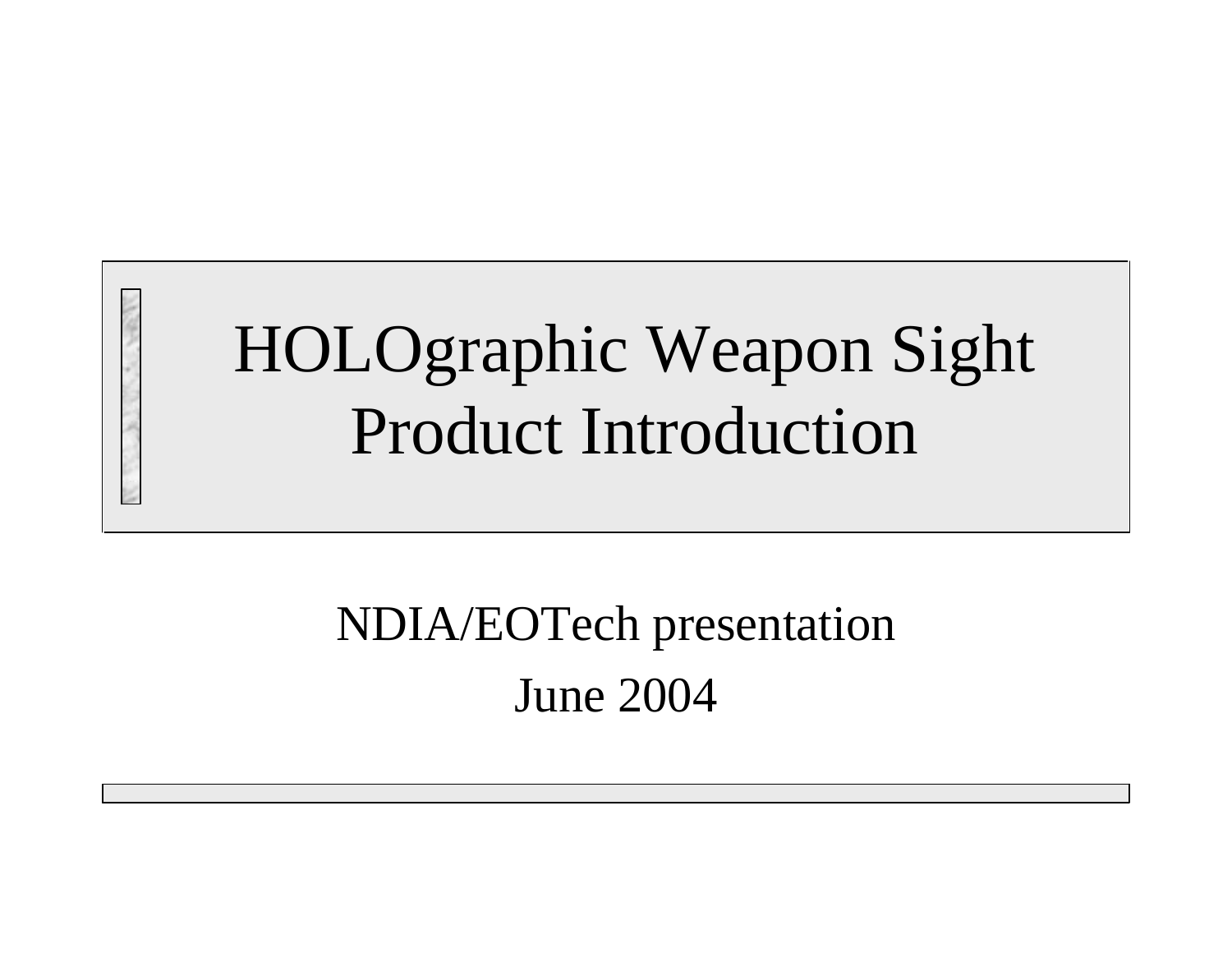# NDIA/EOTech discussions

- Agenda:
	- –Background on EOTech
	- –Technical description of HOLOgraphic Weapon sight
	- –Overview of features/functionality
	- –– "Futures" or Adaptations to Core sight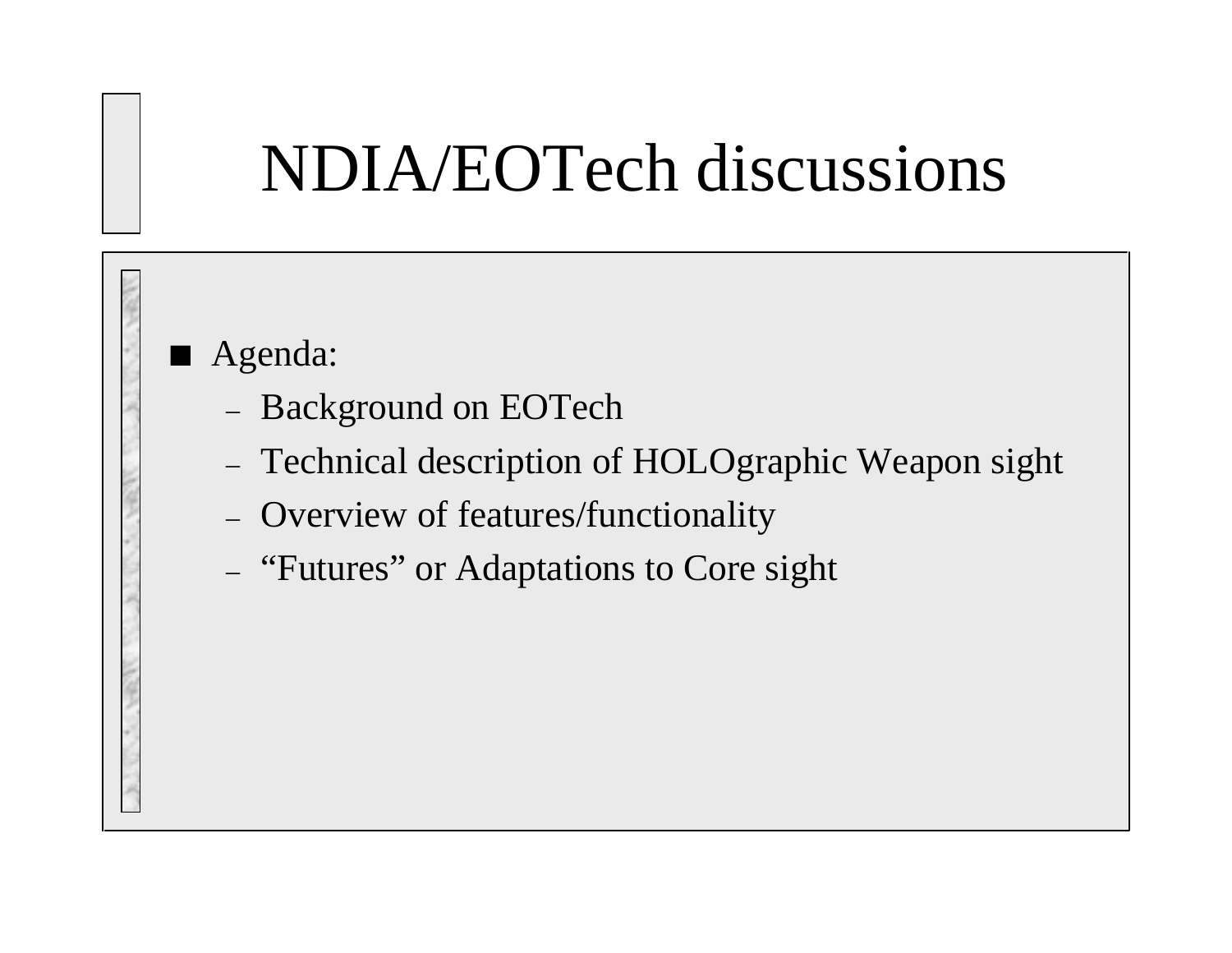#### EOTech's technical roots … from theEnvironmental Research Institute of Michigan

- Founded in 1946 Originally part of the University of Michigan
- Nonprofit Research and Development Institute (at peak 600+ engineers)
- Specialties Image Processing, Remote Sensing, Battlefield Surveillance, & Advanced Optics
- Core Contracts with Intelligence Agencies, NASA, etc …mostly classified programs
- $\blacksquare$  Some Industrial Applications - Collision Avoidance/Medical Imaging/Metrology
- $\blacksquare$  Holography 1<sup>st</sup> demonstrated at ERIM in 1962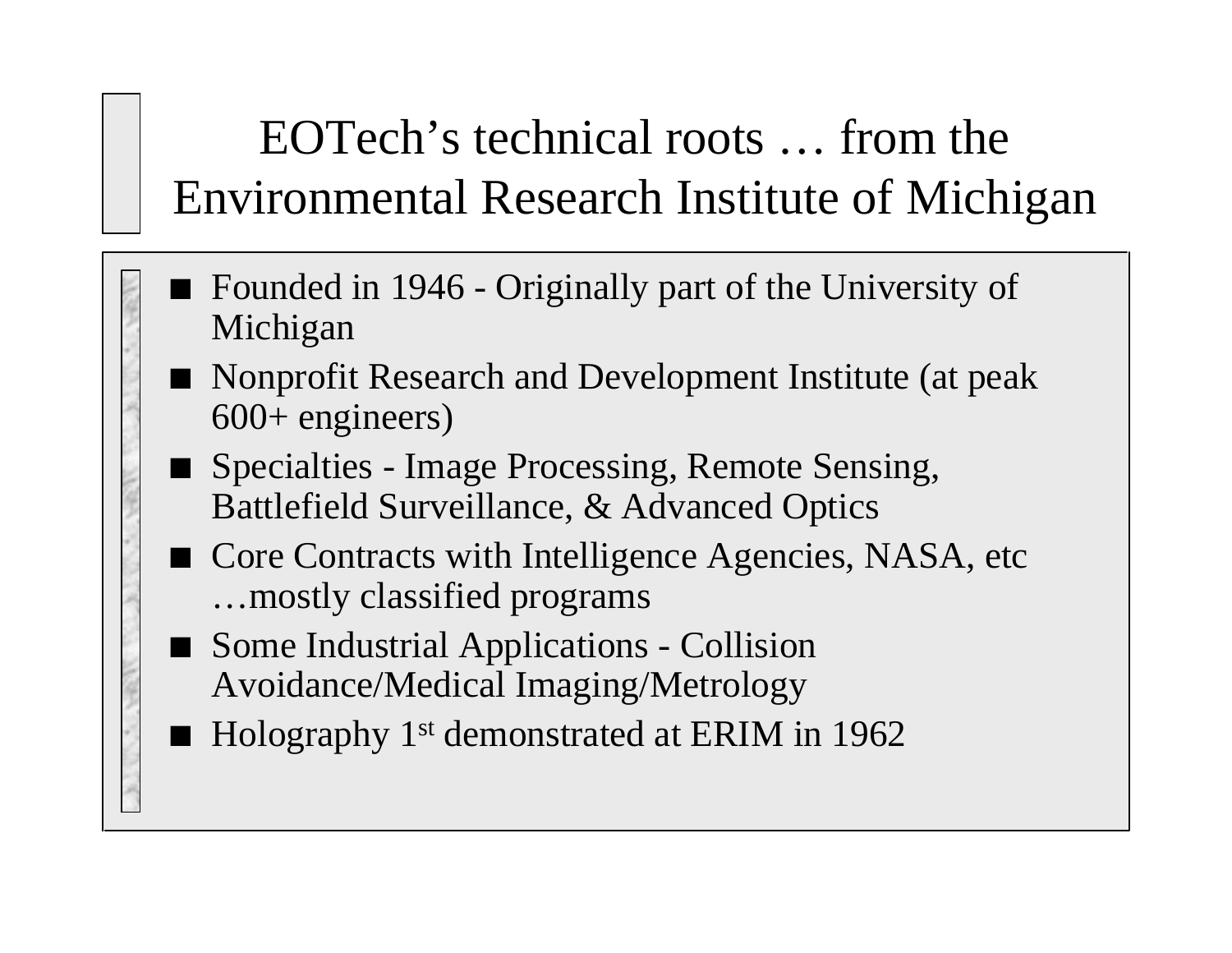### EOTech Summary

- Invented, designed, & manufacture the 1st Holographic based weapon sight
- **•** Patented technology  $\&$  proprietary manufacturing position
- **All technology and manufacturing rights reside with EOTech** 
	- –manufacture all transmission holograms in house (2 per sight)
	- perform assembly, Q/C, qualification  $\&$  testing in house
	- Outsource all sub-components
		- 85% of component cost fabricated in US
		- 40-45% in SE Michigan
- 200,000 sights shipped in 7.5 Yrs of production ...
- Large DoD contracts since Dec 03: ARDEC, MARCORSYSCOM, USSOCOM SOPMOD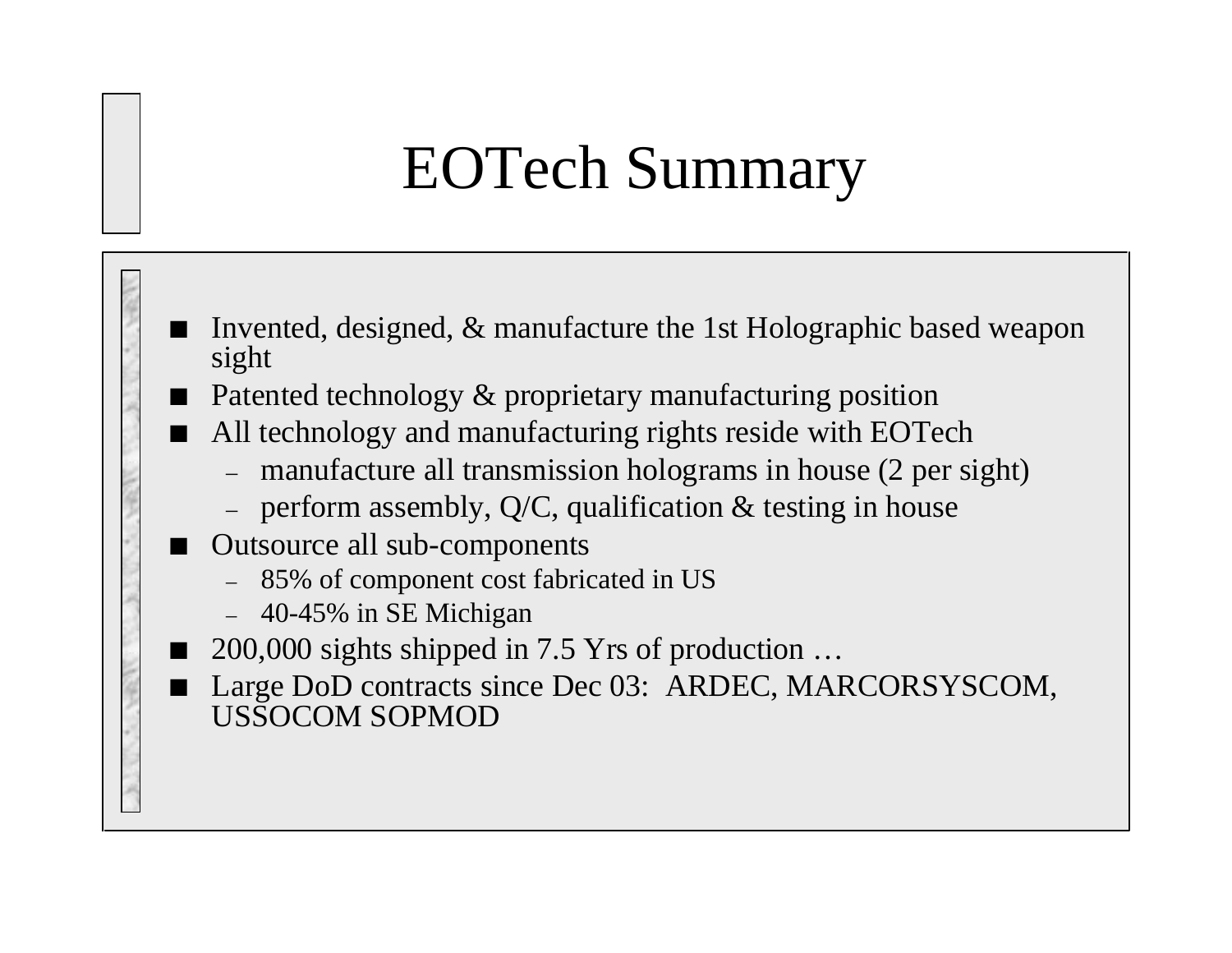# History of HOLOgraphic Sight Development

- ERIM invents laser holography in 1962
- Prototype sight completed for US Military in 1971 (ERIM contract)
	- helicopter gunships for Wright Patterson (Air Force R&D) contract
	- anti-aircraft weaponry for Army contract
- п. In early 1990's … Laser miniaturization and diode cost reduction made the sight "feasible to market"
	- In 1996, partnered with Bushnell released commercial HOLOsight
		- won top awards at SHOT show
		- Generation 1 HOLOsight did not meet requirements for military application
		- –Army awarded Aimpoint M68 contract
- . Generation 2 HOLOsight released in Jan'00 … for commercial markets
	- –based on modular design … built with military upgrade in mind
	- solved NV, AA, weight, length issues, but kept same core optical performance
- Official release of Gen 2 Military grade HWS in '01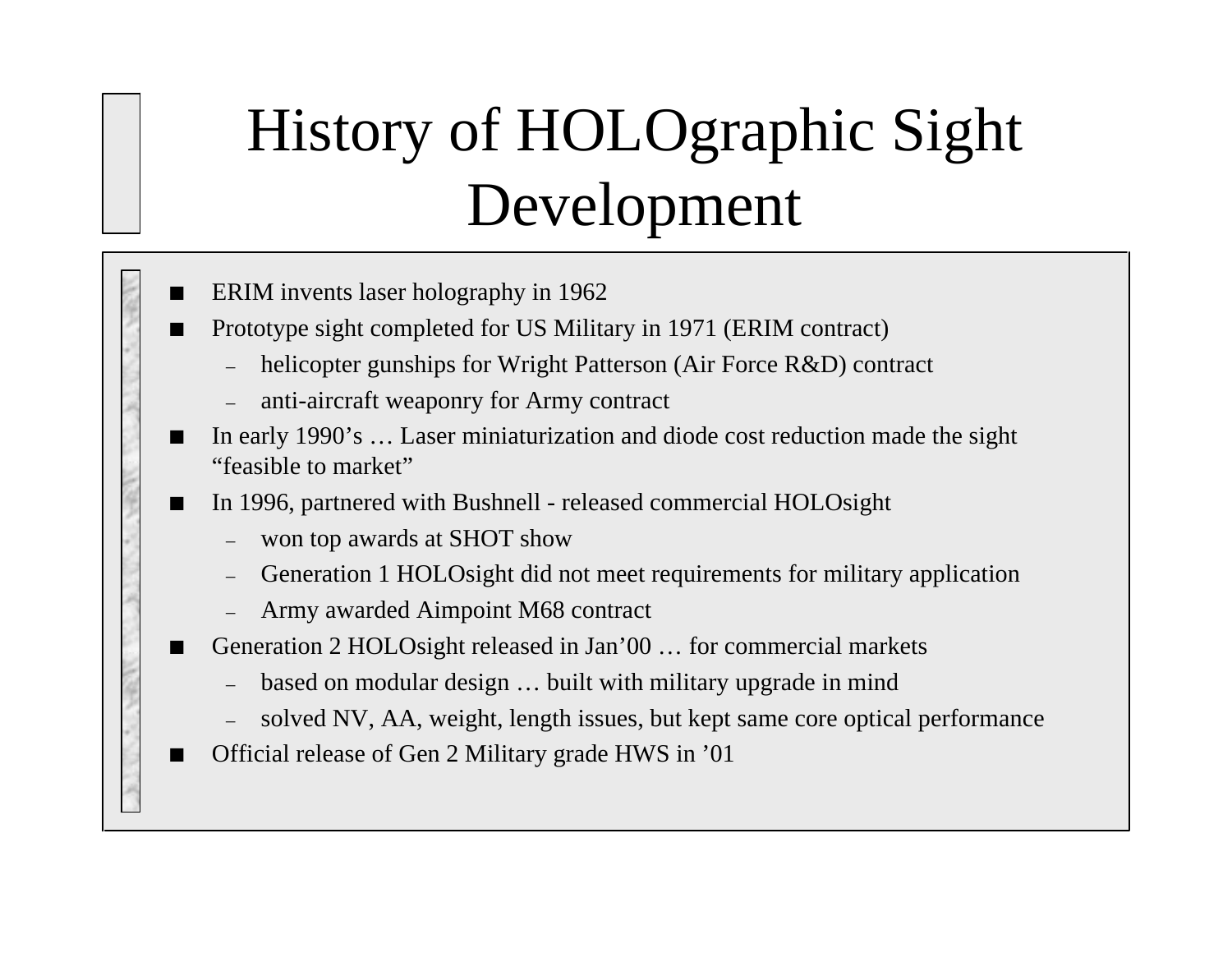#### Holographic Gun Sight – Basic Concept

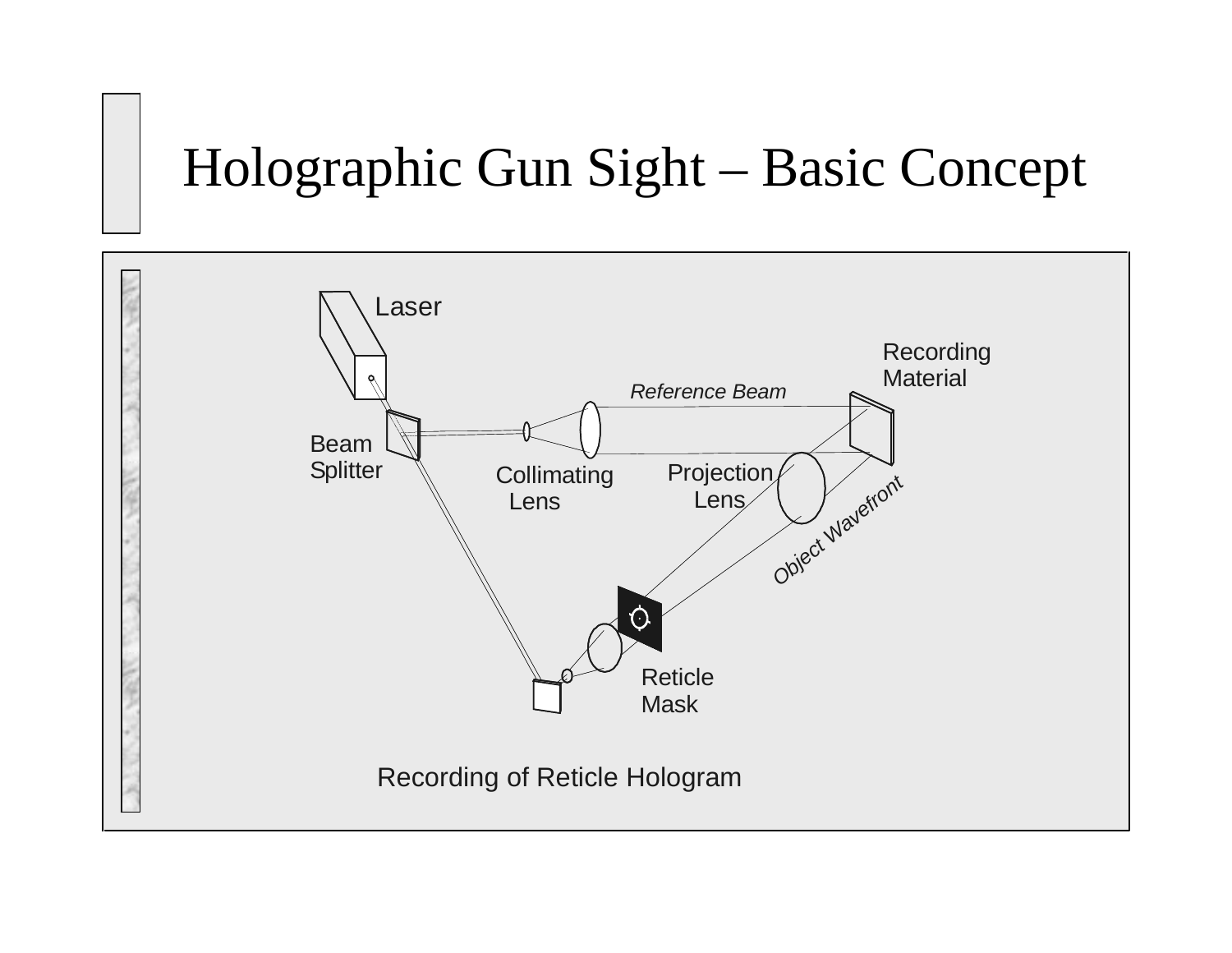#### Holographic Gun Sight – Basic Concept (continued)

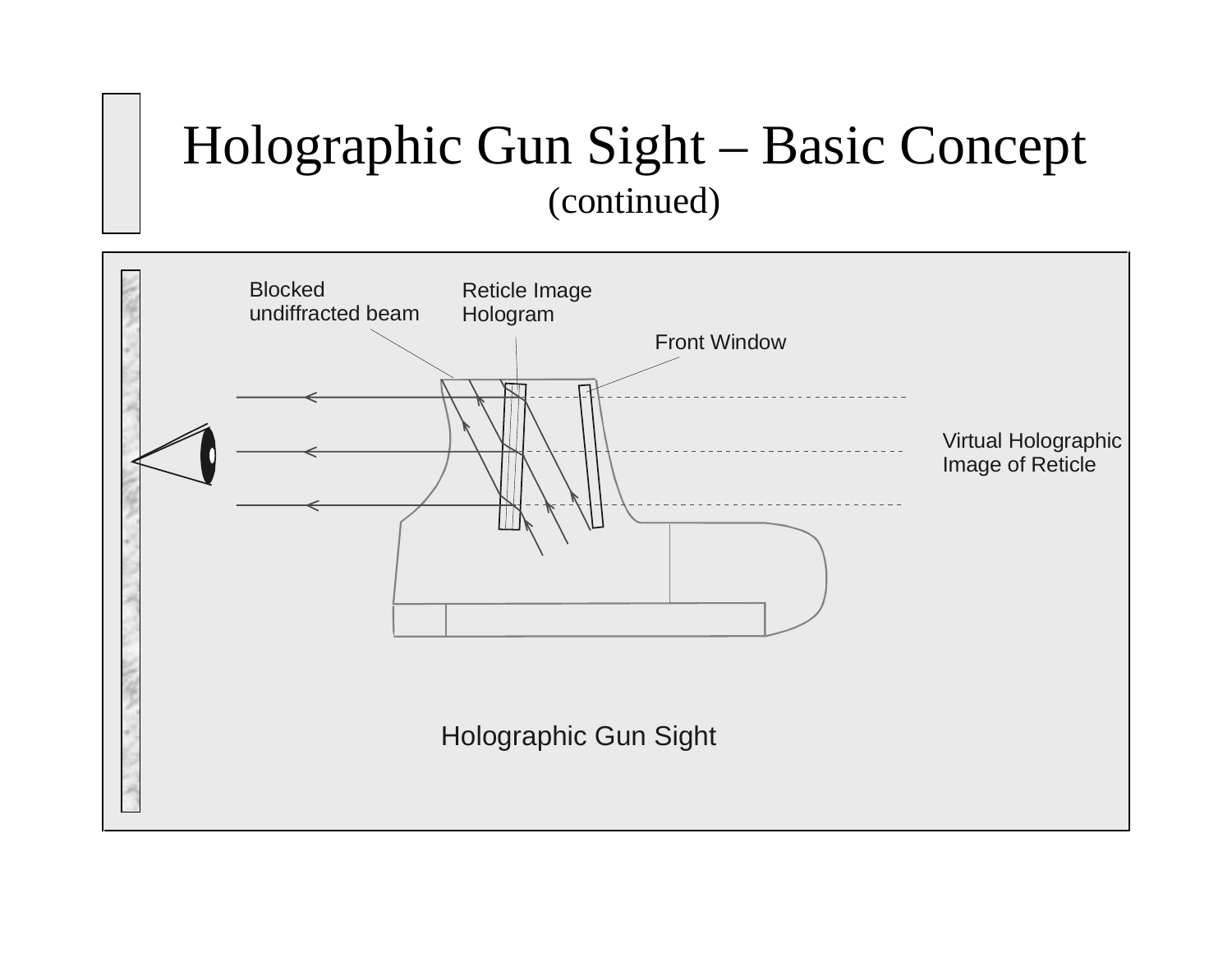### EOTech Alliances

- Bushnell is marketing partner for commercial shooting sports sector (since '96)
- ITT relationship secured for tandem operation behind NV monocular
- Diemaco places HWS on C7/C8 weapon ... resell only in NATO countries (i.e. Holland, Norway, and Denmark)
- FN Herstal/Armor Holdings/Sage/CTS on their respective Less Lethal Launchers - with ranging/trajectory reticle
- Smaller M16/M4 suppliers (7-8 mfgs) as well as IMI/Singapore Tech as "system integrators"
- General Dynamics on Tri-barrel .50 Electronic Gatling Gun for Helo/Hummer applications; and XM-312 and 307 sighting system
- **I** Informal arrangements with H&K, Litton & Sig ... quote as option to their weapon/NV platforms
- $\blacksquare$  Working with Talley Defense & Borfors on light armour launcher with specialized reticle image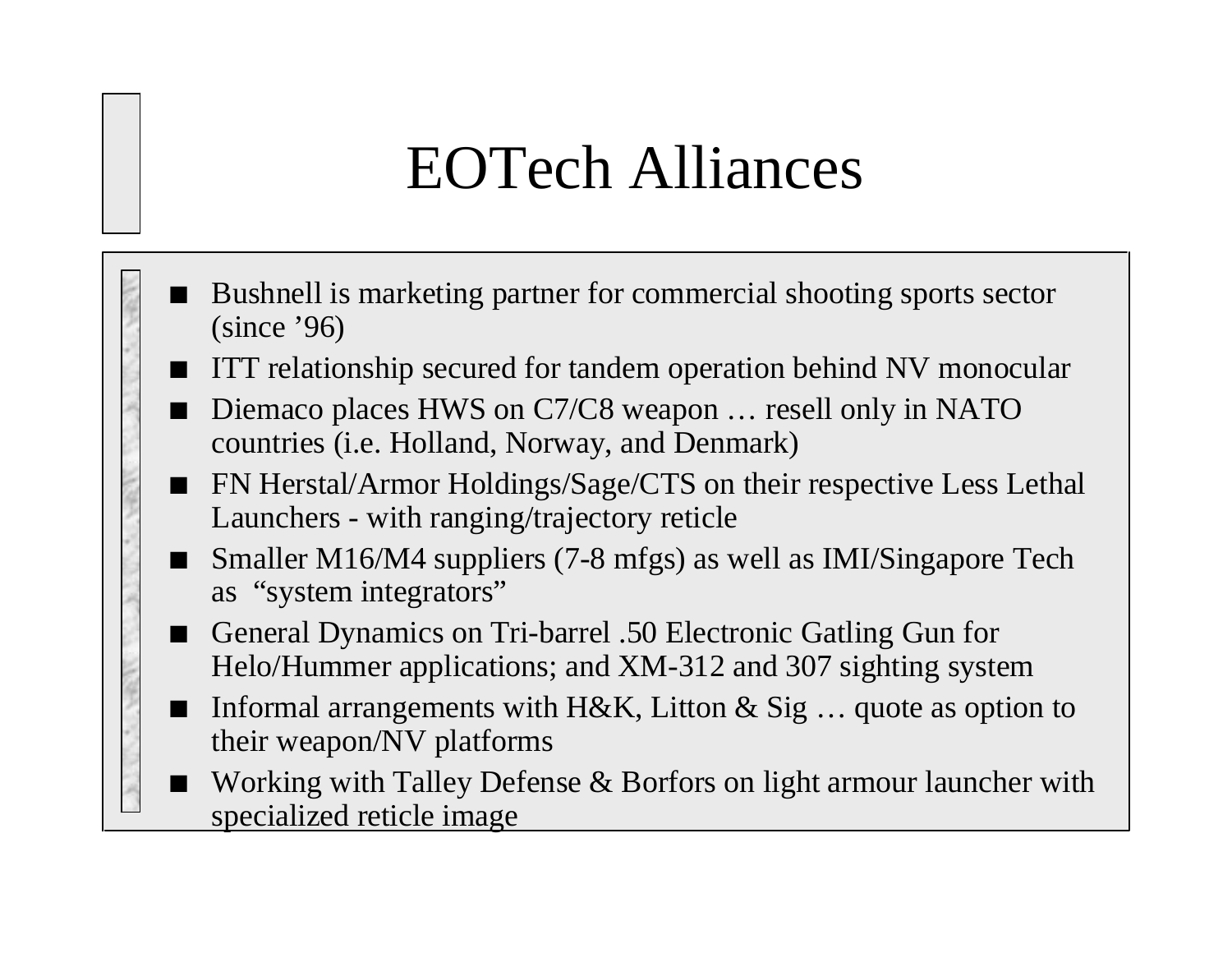#### HOLOgraphic Sight Product Line

- $\blacksquare$ M550 - a military grade unit with NV compatibility  $\&$  AA battery option
	- Both versions listed on GSA
- Model 510 a tactical law enforcement unit without NV (N or AA battery option)
- Model 510 for specialized less lethal launchers
- Model 500 called Bushnell HOLOsight for resell to commercial firearms market
- Model 520 archery product sold direct by EOTech thru its commercial channels
- Various weapon mounting platforms to ensure secure positioning on weapon platforms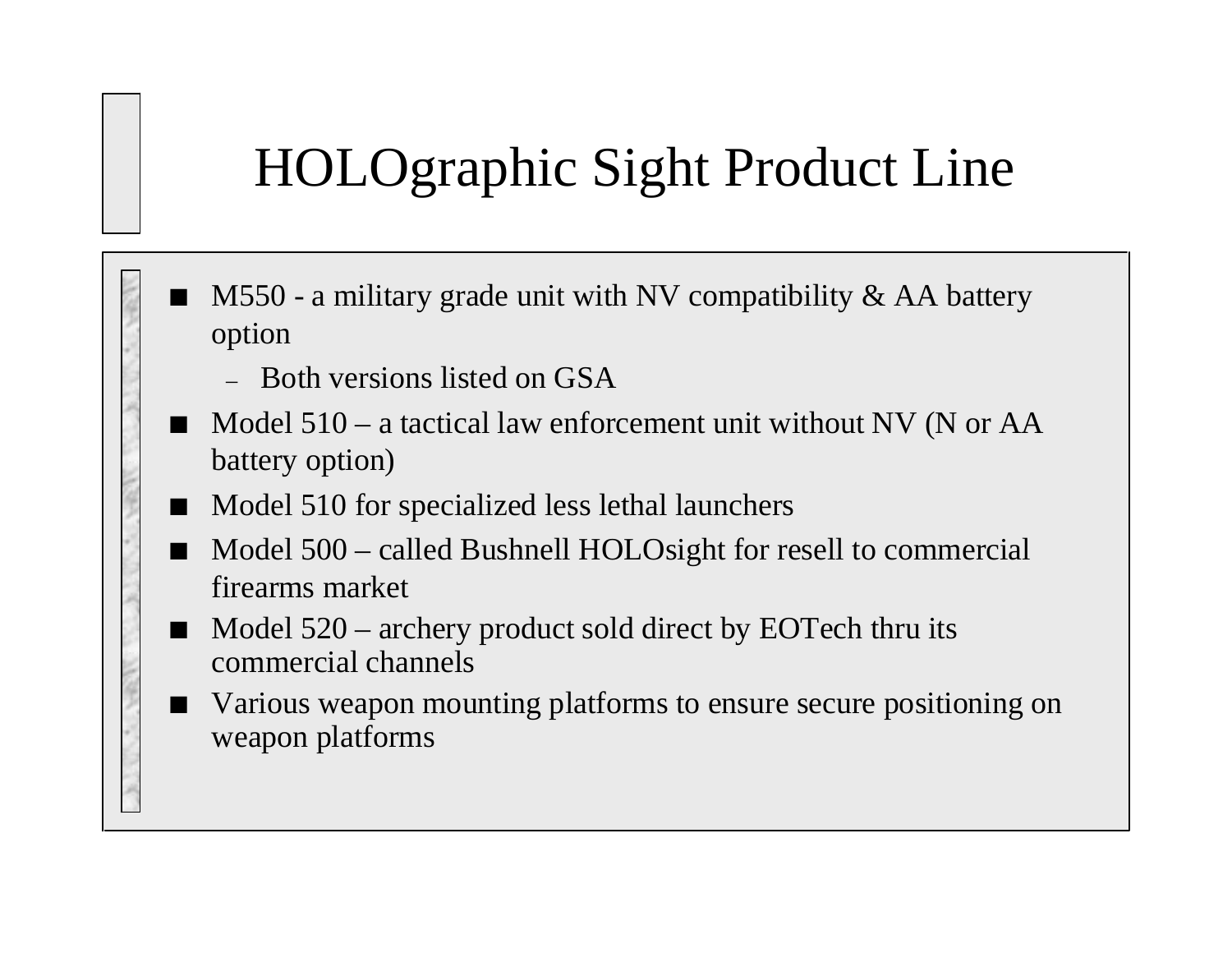### HWS's #1 Feature - Speed

- Full, large, "see through" reticle images provide quicker eye recognition … easier and faster than a single dot
- Speed advantages over Red Dots are very apparent ... especially when users or targets are moving
- $\blacksquare$  A more "forgiving" reticle & sight picture
	- –- Improper cheek weld, sloppy weapon presentations
	- – Awkward shooting position or engaging around physical barriers
- **Standard pattern provides no compromise between speed** & precision accuracy
	- –– 65 MOA ring for natural centering
	- –– 1 MOA Dot -smallest in the industry
	- Reticle does not "cover up" target area at 300m+ ranges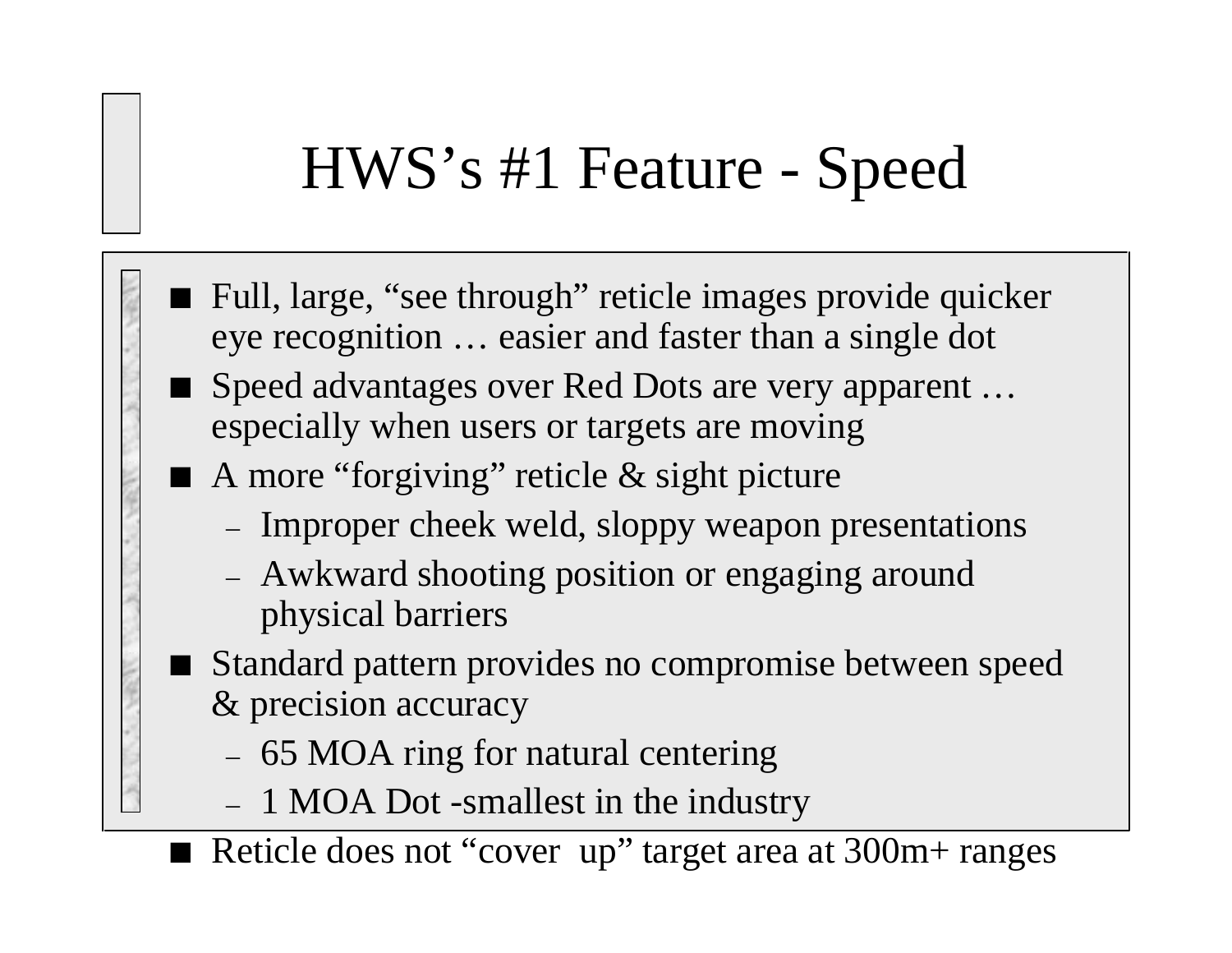#### Heads Up - Eyes Searching Vision

- Rectangular Heads Up Display like looking through a windshield (a greater FOV)
- Tubeless design eliminating "blind spots" or constricting view
- Streamline design with no blockage from battery compartments, mounting rings, lens protectors, ...
- $\blacksquare$  True 2 eye open shooting is achieved
- Maintain Use of Peripheral Vision assists in engaging multiple threats
- Optical Field of View is between 25-50% greater than Red Dots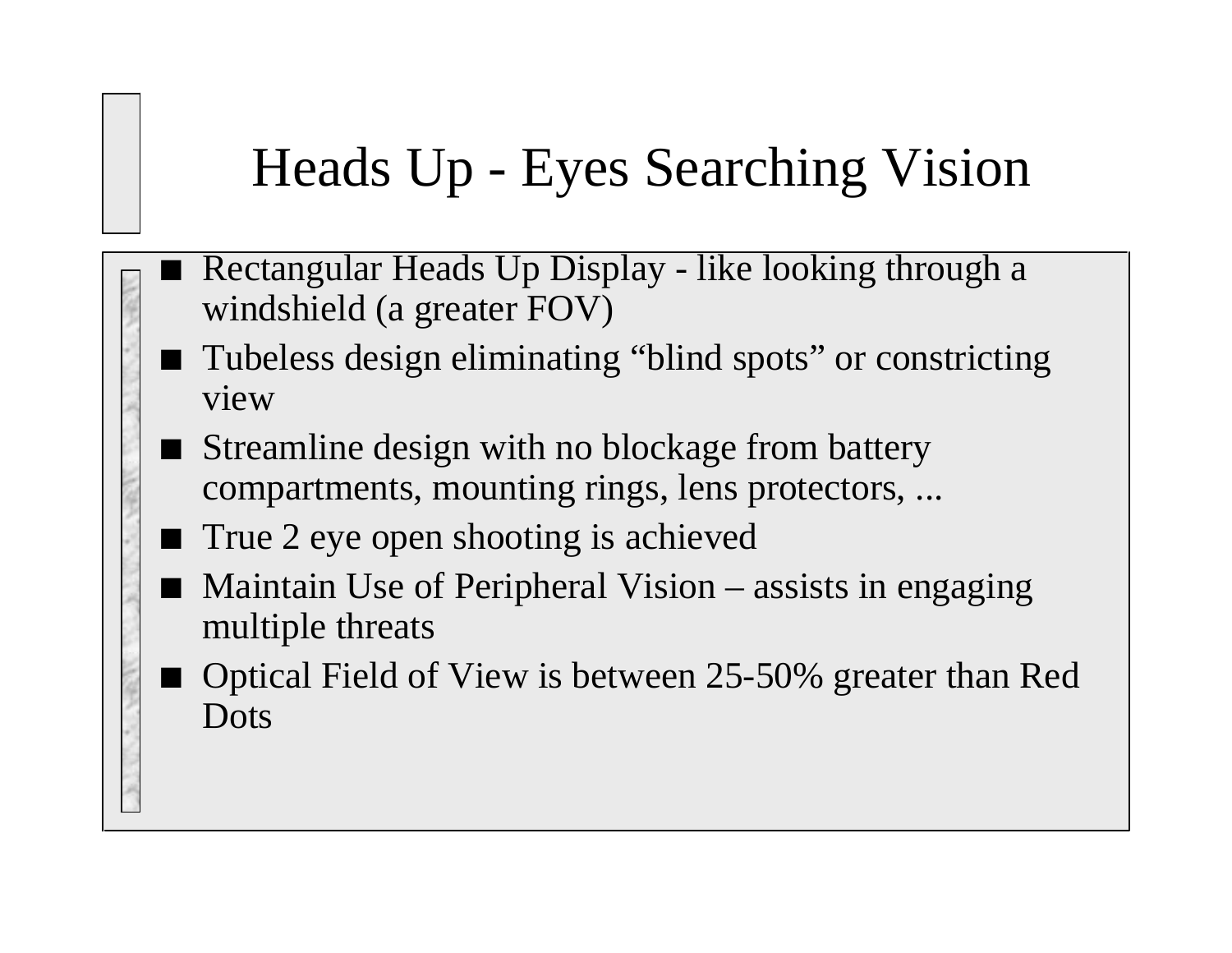#### Other Key HOLOsight Features

- No physical blockage of light source to make Sight inoperable (exposed light source)
- Functional if window covered with mud, snow, sand, water, etc. - *AND -* Zero maintained
- "Shatterproof" laminate 3/16" thick bonding of 3 optical surfaces creating a "hardened" Heads Up Display
- Functional if window is broken/cracked
- Elimination of Muzzle Side Signature
	- No light emitting beams to give up user's position
	- $-$  Reflective glare is eliminated due to A/R coated flat surface
	- Non -detectable even with muzzle side NVGs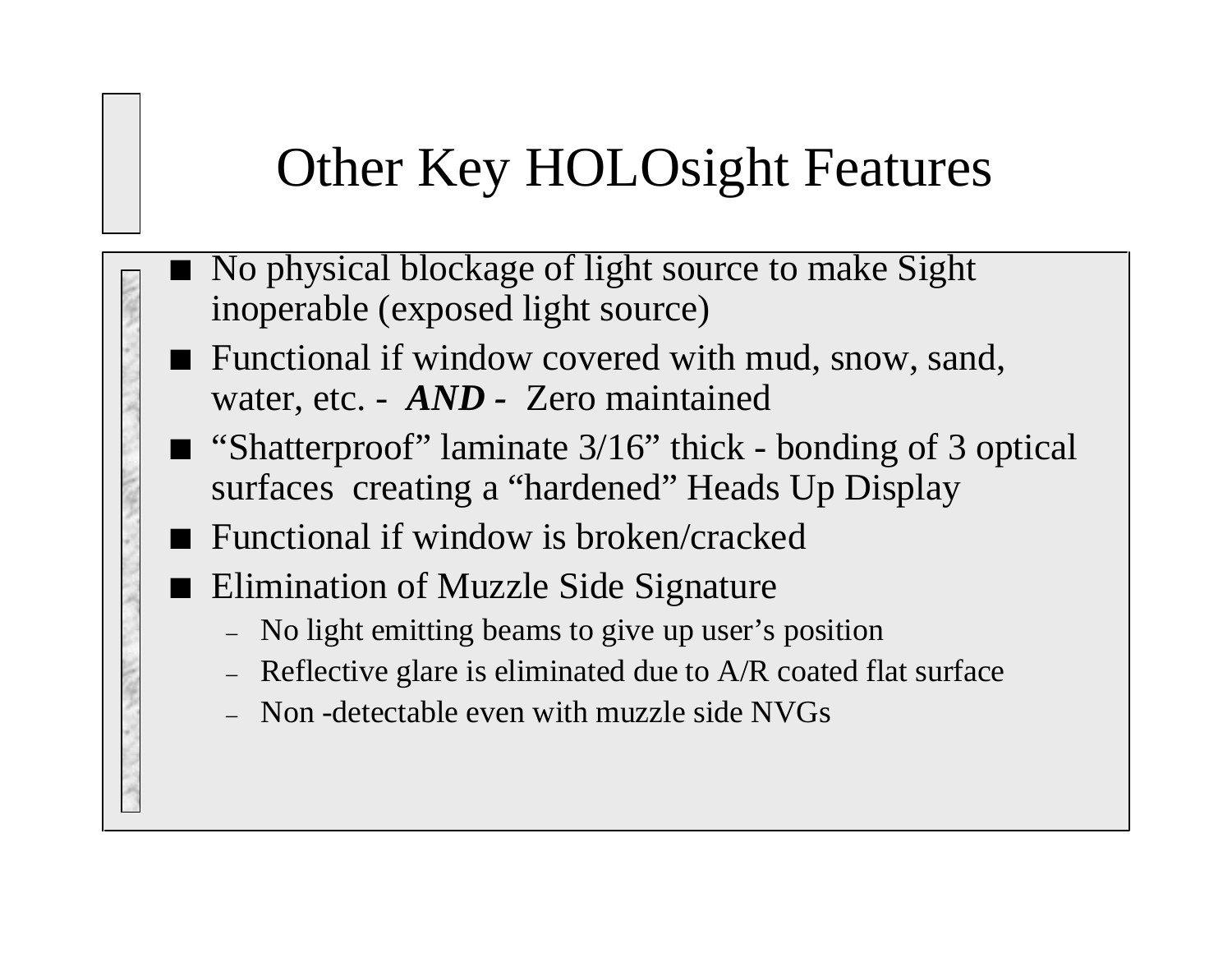### Compatibility with Night Vision

- Works in tandem with Gen  $I Gen III +$  intensifier tubes
- Tube saturation is eliminated no "halo" affect of reticle on target scene
- A passive weapon aiming system no user signature
- Flexibility to witness reticle with either head mounted or weapon mounted NV monocular
- Minimal target obstruction with 1 MOA aiming dot … improved accuracy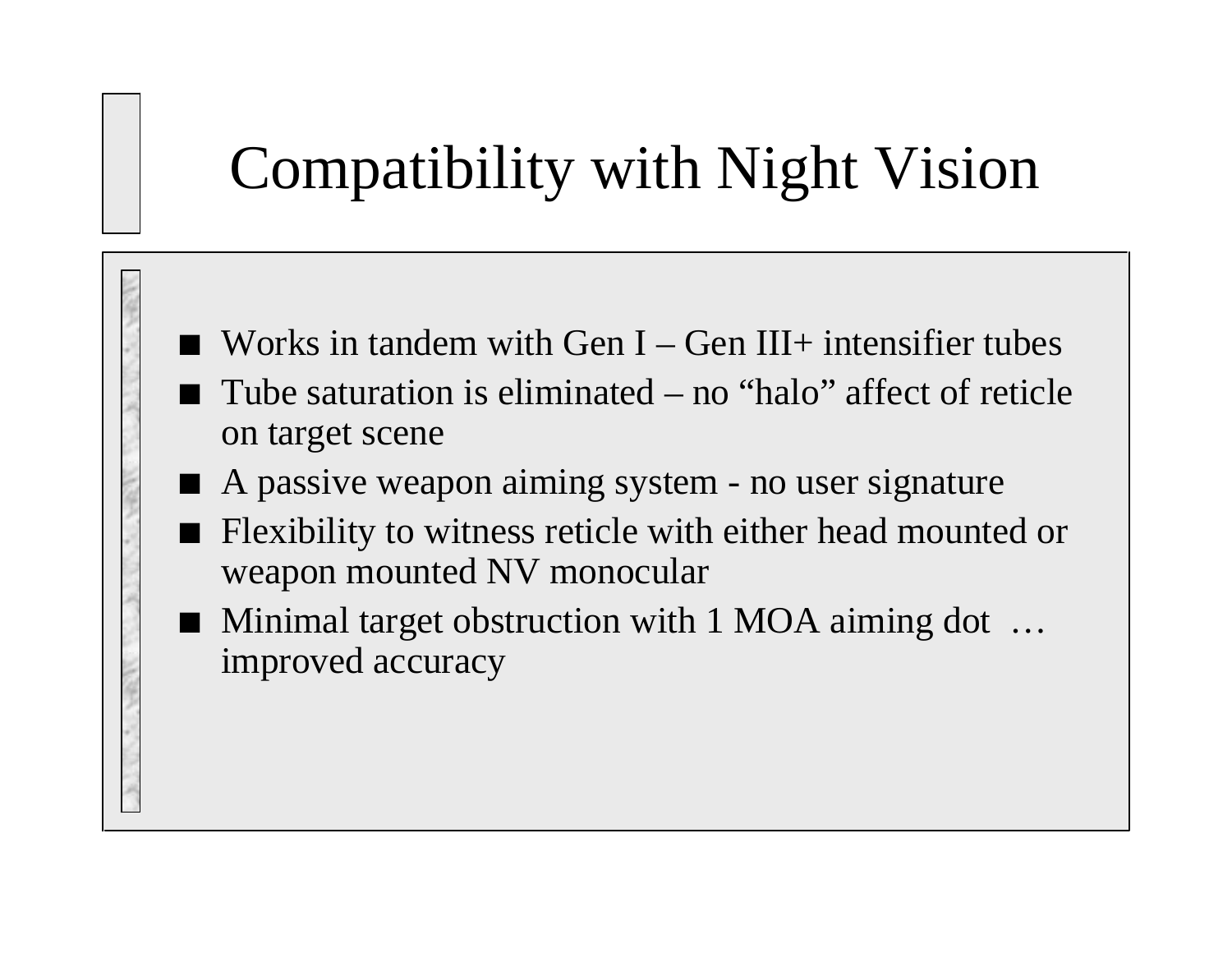### HWS Night Vision specifics

- **I** Instantaneous drop to NV mode fractions of a second
- 10 settings within NV mode supports 128:1 brightness contrast ratio
	- Variances in tube sensitivity
	- Ambient light conditions
	- –Variances in human eye sensitivity in NV mode
- 30 total settings 20 for normal day/low light operation (28,000:1 contrast ratio)
- Toggle between NV and normal day operation
- Auto-turn-on for NV mode with setting at NV brightness level 4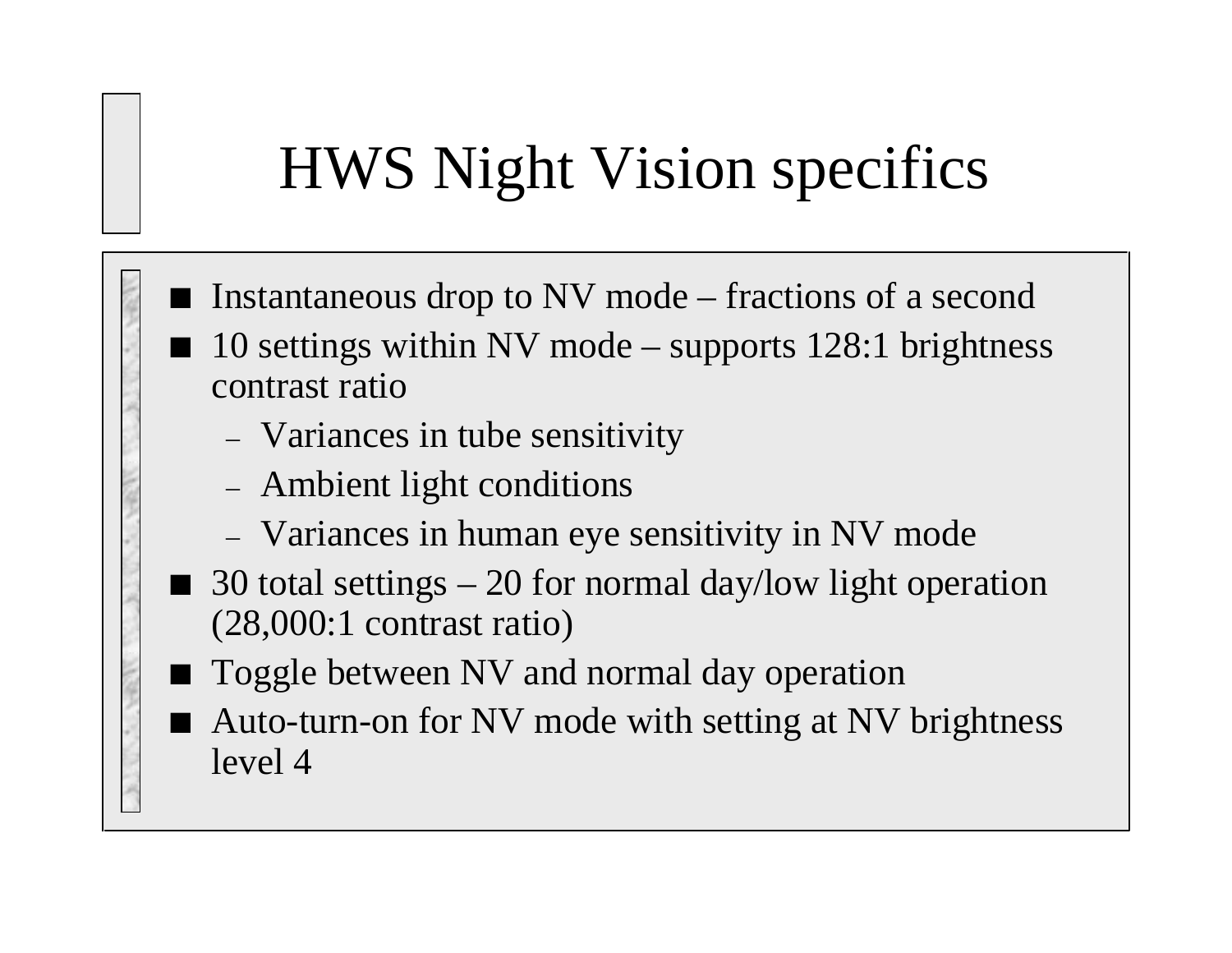### Operation with Night Vision Scope





Seen through M-68 Seen through HWS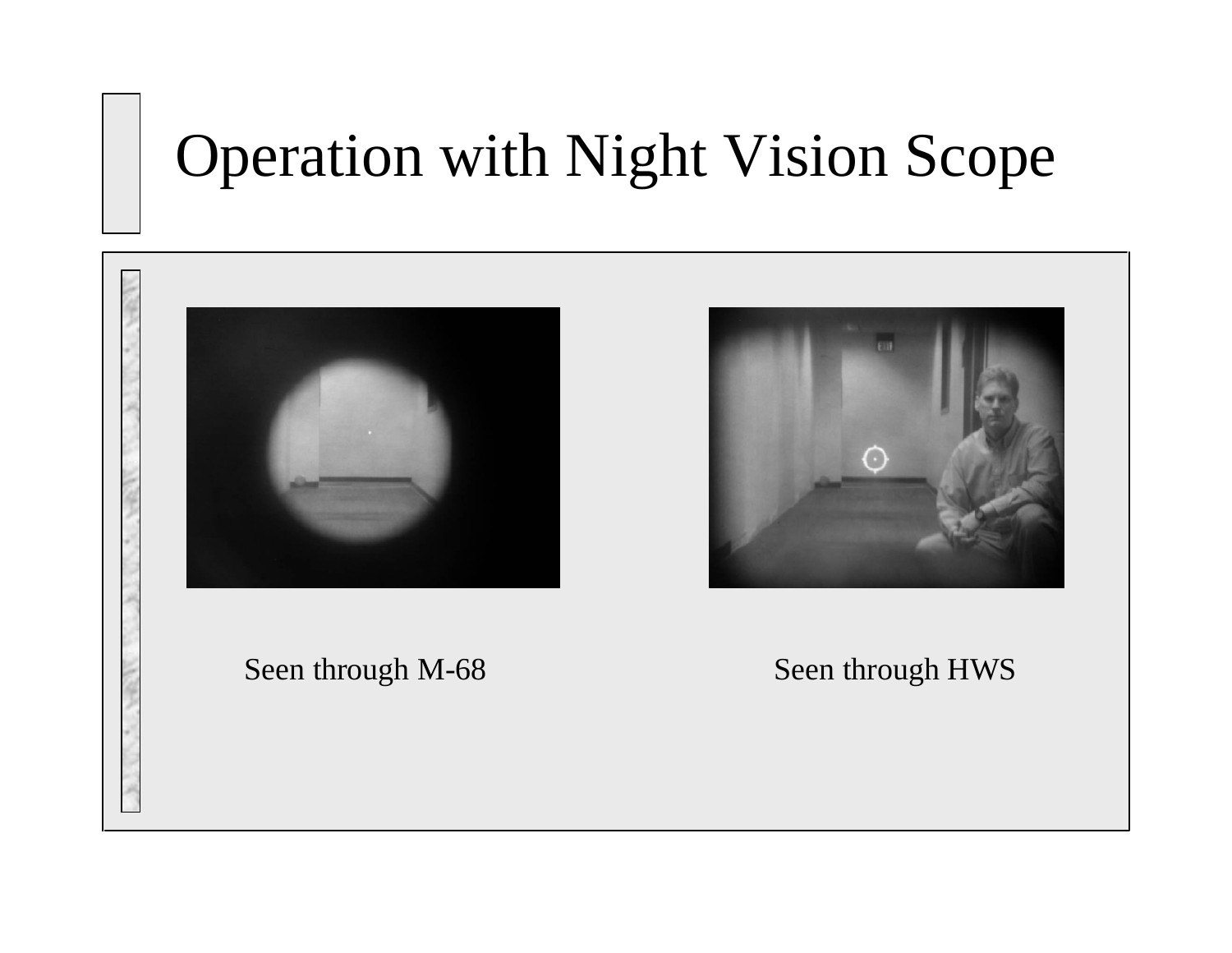# Additional HWS Capabilities

- Parallax Free optics eliminates critical eye, sight, target alignment
	- Eliminates multi-plane focusing error
	- Cheek weld is not needed to engage
	- Very simple for soldiers to use …. A point and shoot weapon optic
- Unlimited eye relief adaptable to various weapon platforms or user preferences
- Common AA battery source unique among Military Red Dot competitors
- **The Co**  No reticle "wash out" in bright sunlight, white targets, or desert/artic conditions … Reticle clearly visible in ALL types of lighting conditions
- $\blacksquare$  Tool-less User Interfaces for battery change-out, mounting, W/E adjustments, etc.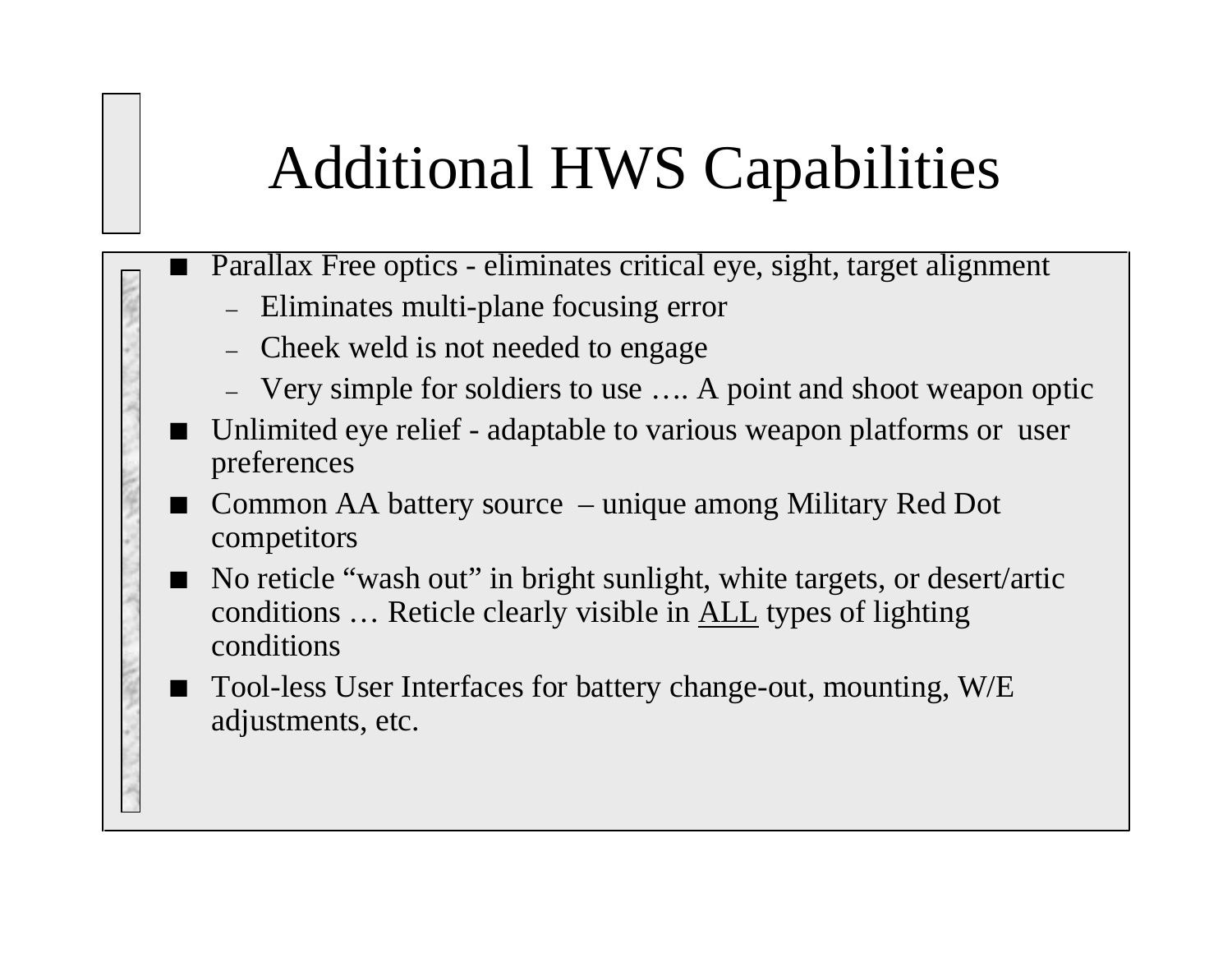### Battery options & electronic features

Universally available AA batteries (M552 and M512 only) – Use Lithiums, Alkaline, or re-chargeable AA Adds 1 inch to length – spatial issue on Picatinny rail Common battery source and interchangeable to NV, Flashlights, IR pointers, GPS, etc … 5X greater battery life with Lithiums At default (Level 4) to 800 hours at 70 F ■ At 7 F to 400 hours – at default setting  $\blacksquare$  N Alkaline battery option available … used when space is limited (sub guns) available at K-Mart/WalMart at \$3/set (camera batteries) Battery Life ranging from 200 hours (default setting 12) to 500 hours (at setting 5) at room temperature Auto Battery Check upon start-up with blinking reticle at 20% or less Auto shut down at 8/4 hrs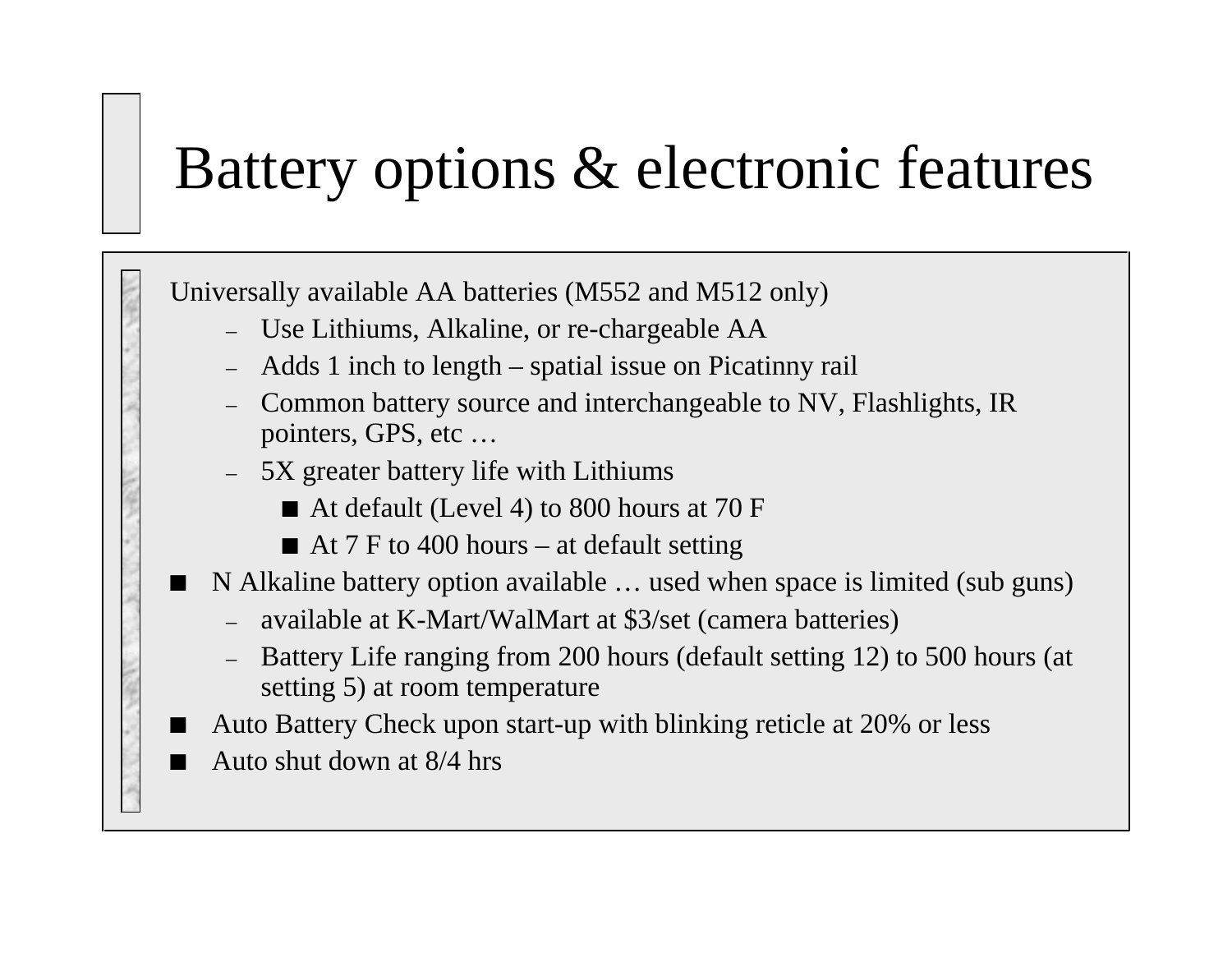#### Environmental Parameters

- Operating Temp = -40 to 150 F; Storage to -40F
- Waterproof & Submersible
	- M550 to 33 ft (10m)
	- M510 to 10 ft (3m)
- Fog-proof internal optics
- Scratch Resistant, A/R coated and maintenance free optical surfaces
- Corrosion resistant components
- Hardened/Anodized finish
- **Typically used solvents do not affect operation**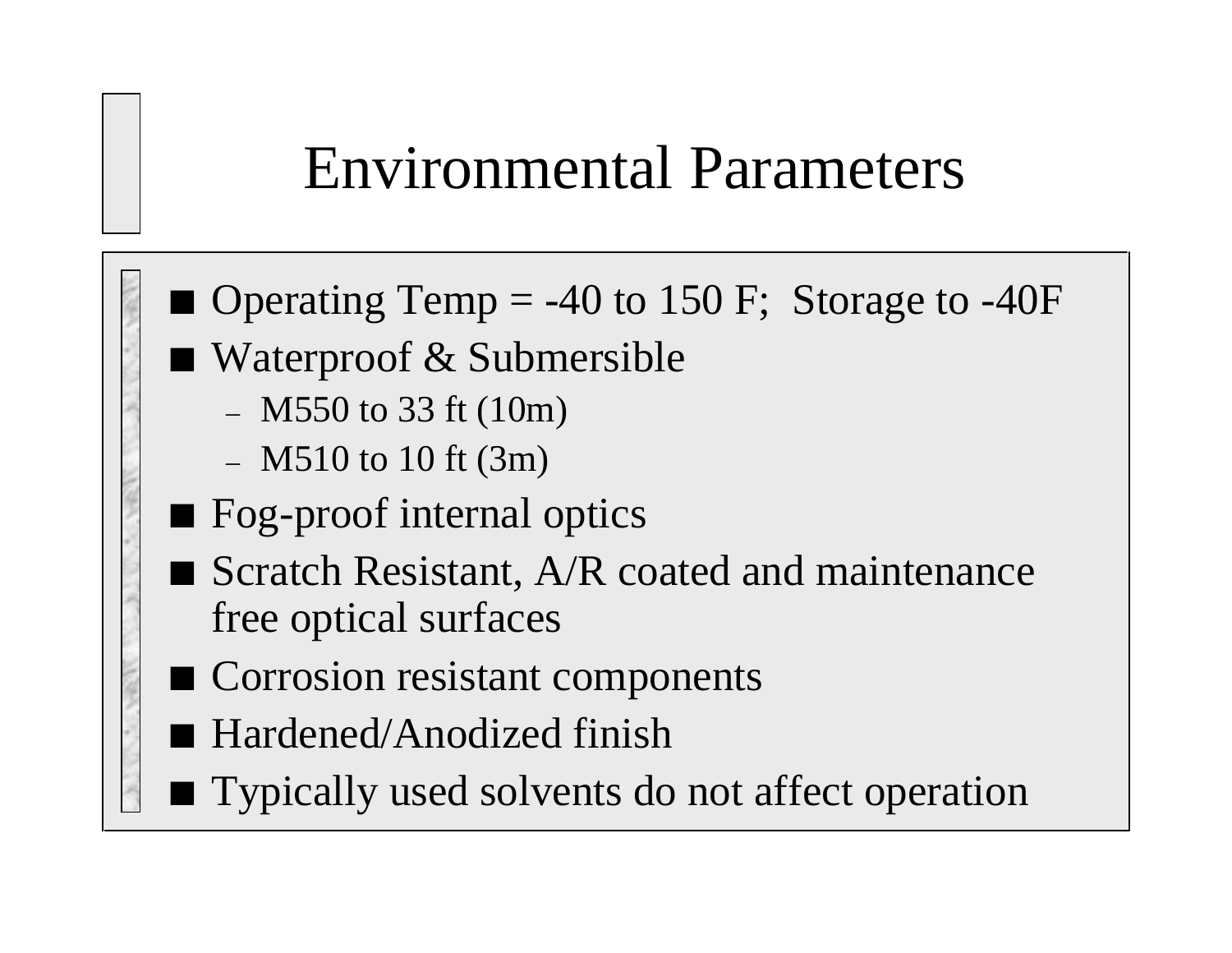### **Durability**

- Survives 10 ft drop tests holds zero to 1-2 MOA
- Tested in various environmental chambers including salt spray, thermal shock, pressure, etc.
- Recoil testing at 3,300 G's/0.5 Msec (.454 Casull) with 100% sampling
- Field tested on heavy resonance weaponry General Dynamic's Tri Barrel .50 Gatling Gun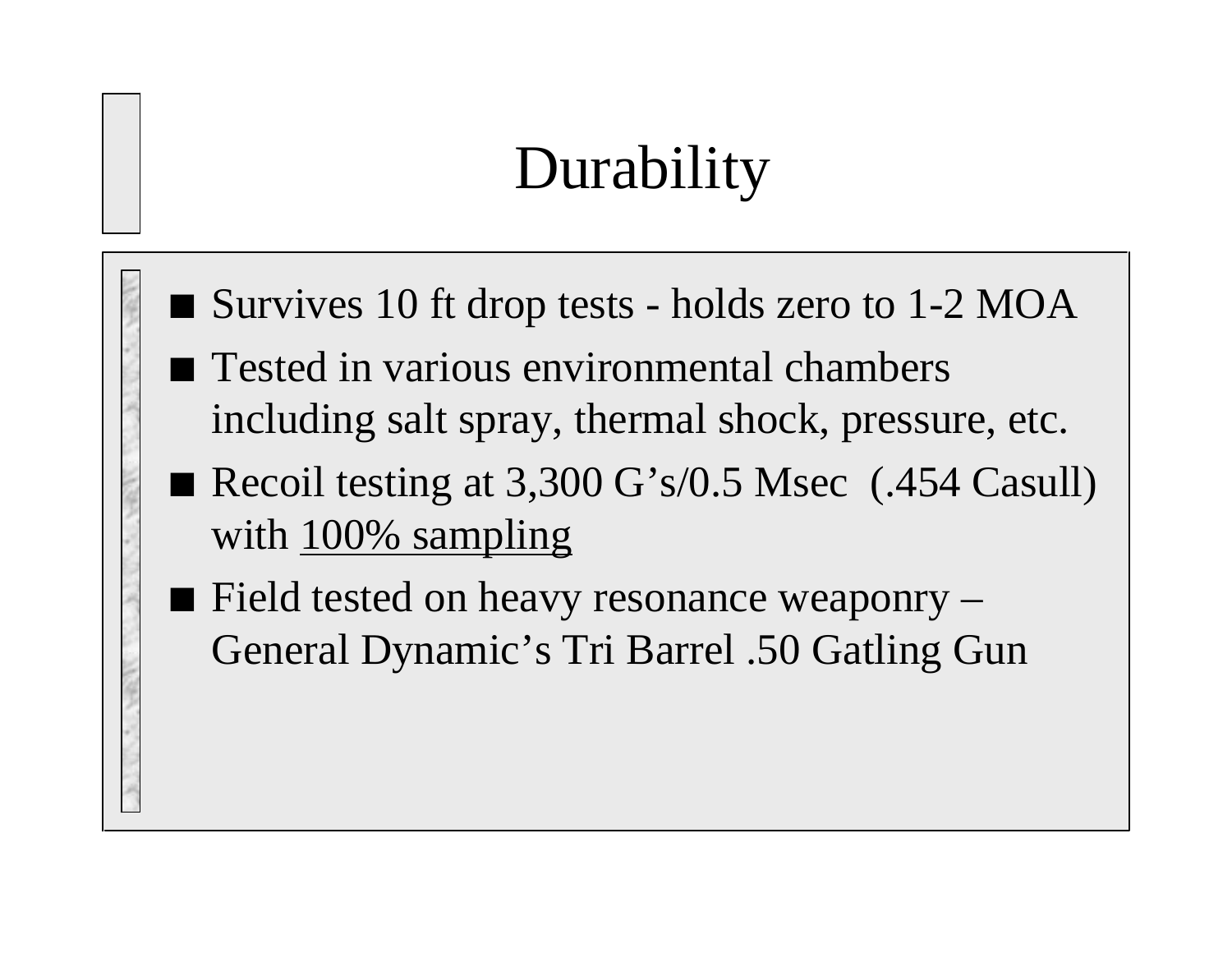### Mounting Accessories

- Interfaces to standard Picatinny rail for Flattop configurations … with flip up iron sights (co-witnessing)
- Repeatable to within 1 MOA upon re-mounting
- M-16A1 fixed carrying handle configurations
	- –Cantilever mount to achieve co-witnessing
	- – Carrying handle mount … access to iron sights or for NV mounting
- **For most weapon platforms no changes to the receiver or** user's trained cheek weld position
- 1 thru bolt/clamp ... allows user flexibility for placement anywhere along the rail
- Mounting brackets/rings available for ITT PVS 14 and Litton 983 monocular tandem setup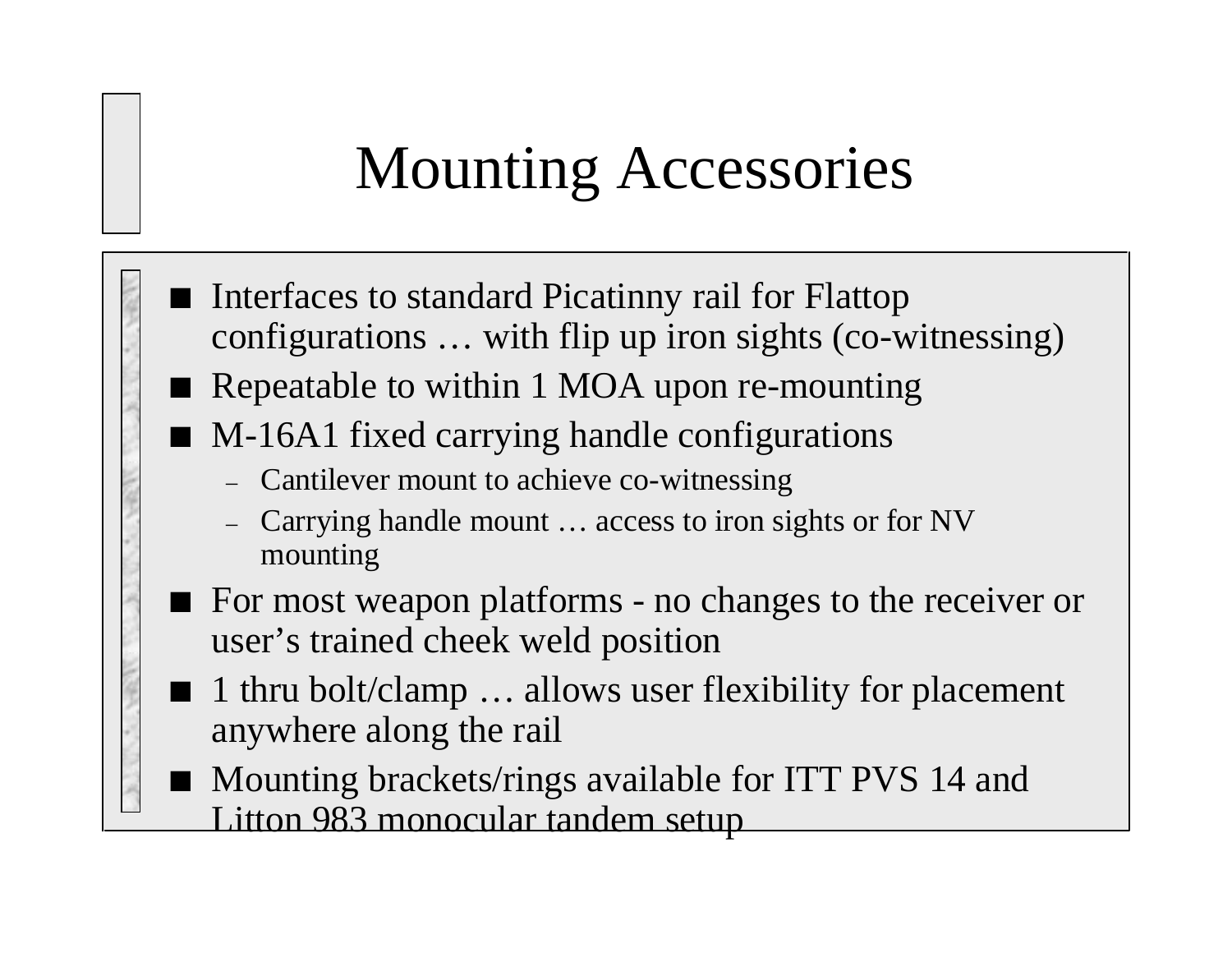### Upgrades and Releases in CY03

- New battery contact design ... standard on all military models
- New membrane switch design for M550
	- Much sharper tactical feel … especially with cold weather gloves
	- Larger switches … much easier to operate
	- –Separation of NV switch with round inlay … avoid user error
	- –Now standard on all military models
- **TELEVISION**  Standardized to 33 ft water immersion depth
	- A battery cap tether design is being worked on … no decision to offer yet
- Release of 2 x less lethal reticle images … for Sage and FN Herstal
- $\blacksquare$  In testing for a hydrophobic lens coating to minimize external condensation and raindrop occlusion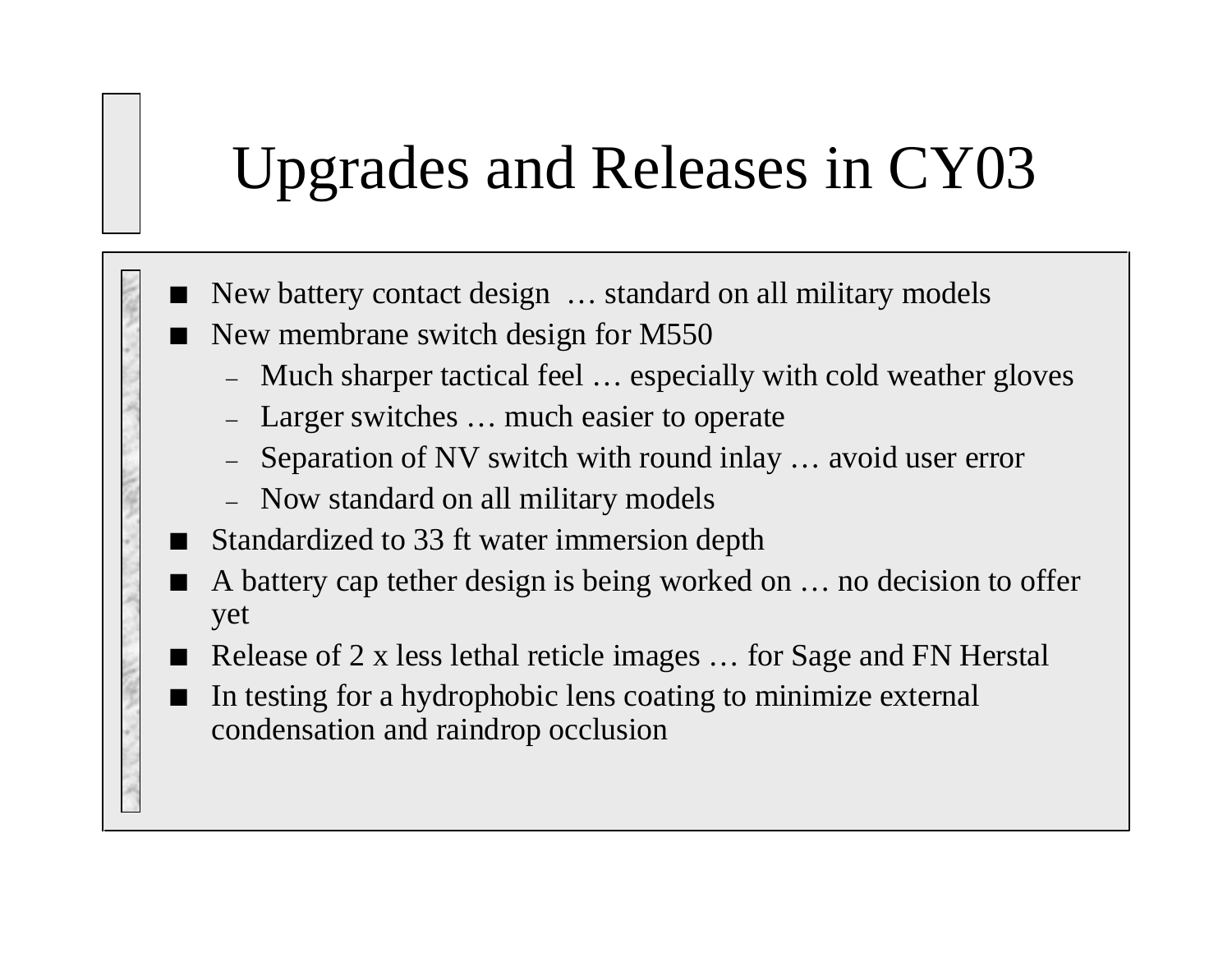### Adding Magnification for Long Range Engagement

- •Holographic sight provides true point source as aim point
- •Dot size limited only by eye resolution to 1 m.o.a.
- • Placing 4X scope behind sight magnifies target scene 4X but dot size remains 1 m.o.a.
- •Effective dot size is 0.25 m.o.a. or 1 " at 400 yards
- • Aiming dot provided by holographic sight, placement of magnified scope not critical
- • Not true with red-dot sight where image of LED is projected
	- If magnified scope is placed behind sight, dot is magnified with target scene – no gain in aiming precision
	- If magnified scope is in front of sight, target scene is shifted relative to aiming dot, re-zeroing is required. Long eye relief also severely restricts FOV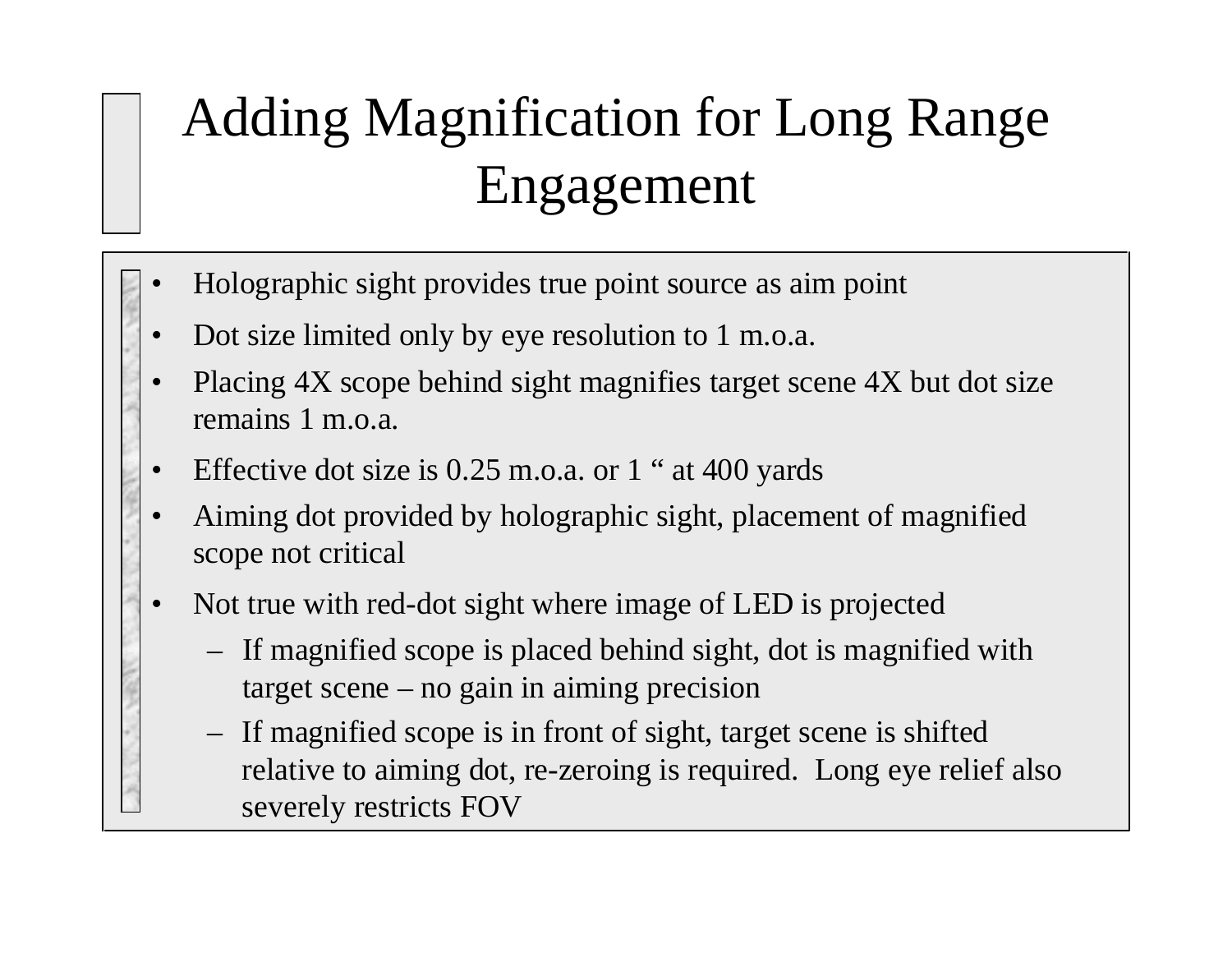# Optical magnification for longer range engagement

- • CQB/MOUT capability is seriously compromised by operating a variable power 1X-4X scope at 1X as CQB/MOUT optics.
- • Better solution is to add 4X magnification to a CQB/MOUT optics to provide long range engagement capability
- • The unique feature of a holographic reticle makes such an approach feasible
- • Together with a night vision scope, the sighting system meets the needs of DoD ground forces in various mission scenarios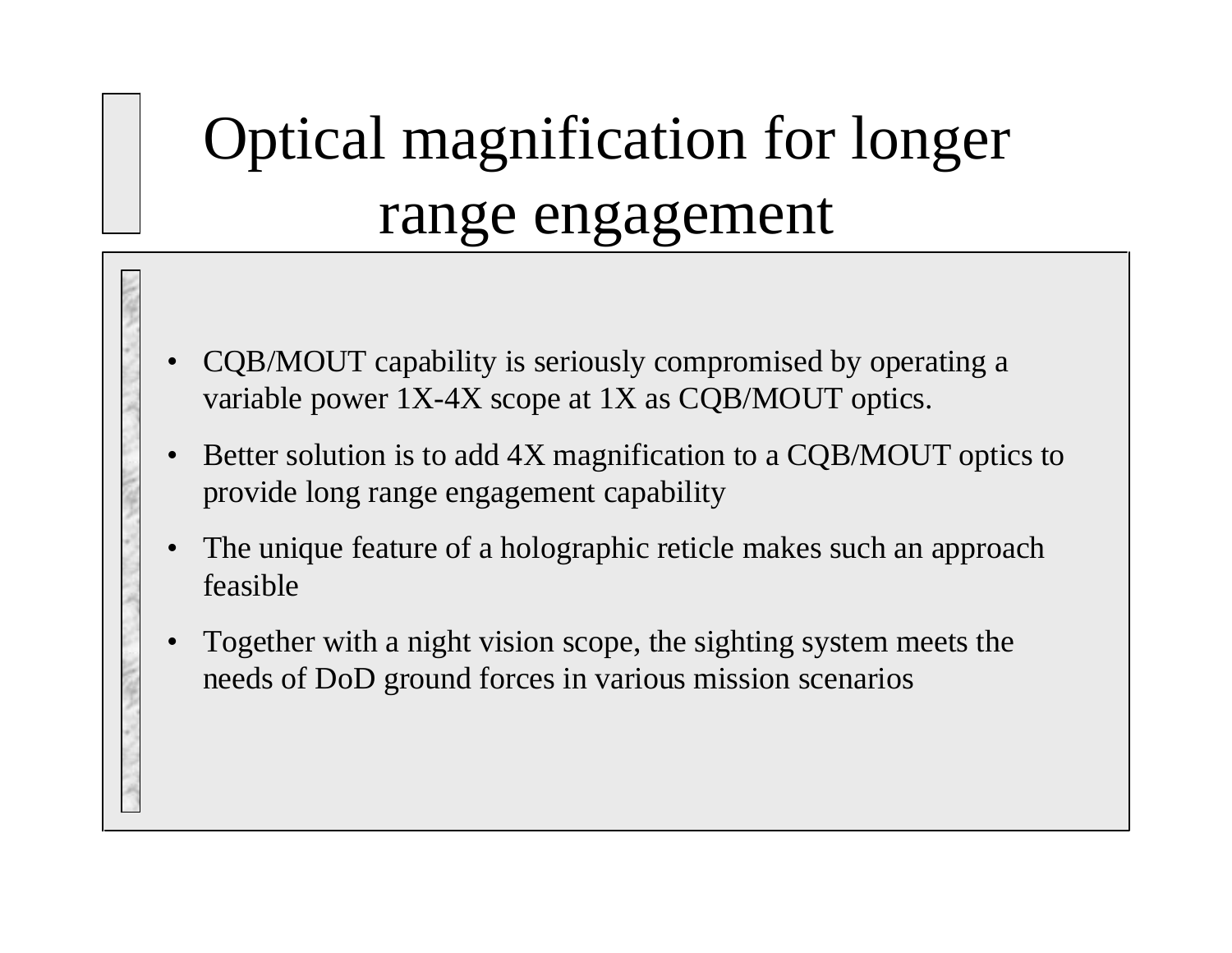#### HWS used in Different Configurations